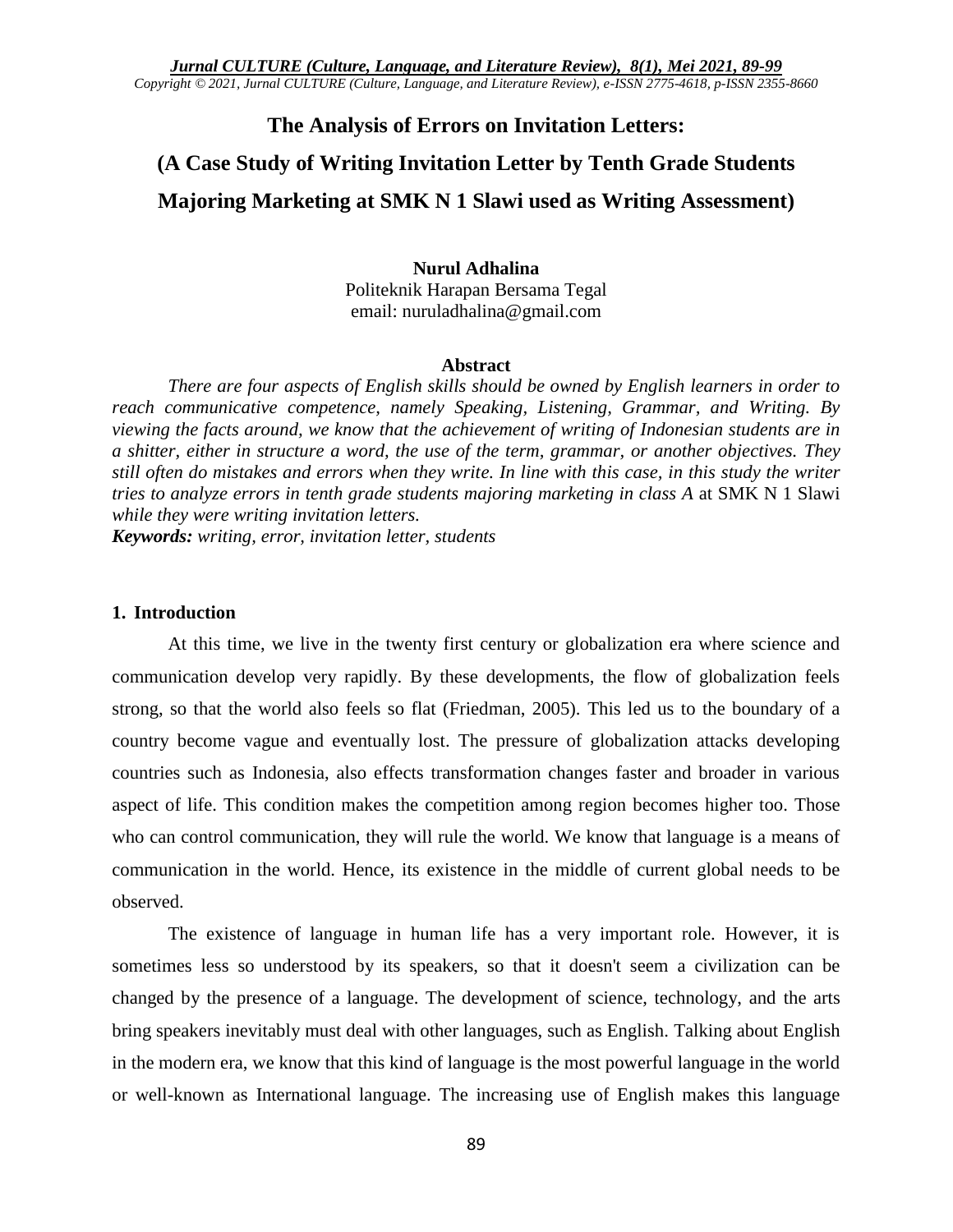#### *The Analysis of Errors on Invitation Letters: (A Case Study of Writing Invitation Letter by Tenth Grade Students Majoring Marketing at SMK N 1 Slawi used as Writing Assessment) (Nurul Adhalina)*

getting deeper roots in every society. It cannot be denied, English has broken out violently in our country including in learning-teaching activities in schools.

There are some problems regarding the low quality of learning English skills. Imran in Hanuri (2011) explained that according to research conducted by Taufik Ismail student writing skills turned out to be the lowest in Asia, Indonesia. Still in Hanuri's (2011), according to the report of the World Bank (1998) about reading test results of pupils in Indonesia ranks lowest in East Asia. Average reading test results in some countries indicate as follows: Hongkong 75.5, 74%, Singapore Thailand 25.1% 52.6%, Philippines, and Indonesia 51.7% (2003: Semiawan, 574). Furthermore, the Semiawan also explained that the results of the research showed students in Indonesia was only able to understand 30% of reading material and are having trouble answering problems such as shape description that require reasoning. Regarding to this, Sarwoko in Hanuri (2011) said that writing is an intellectual culture which is alarming.

English at school actually is the subject of a foreign language that is introduced and taught to students in order they know about the international language and as a preparation to face the world of globalization. It cannot be denied that both teachers and students are people who are still learning that language, so it is often found any faults in the learning and teaching of English.

Discussing about English skills, as we know that there are four aspects of the skills should be owned by English learners, namely Speaking, Listening, Grammar, and Writing. As mentioned above, the achievement of writing Indonesian students are in a shitter, either in structure a word, the use of the term, grammar, or another objectives.

In line with the cases above, in this study the writer tries to do research in analyzing errors as writing assessment by tenth grade students majoring marketing in class A at *SMK N 1 Slawi* while they were writing invitation letters*.* In this research, the writer limits the problem on the Error analysis made by tenth grade students majoring 'Marketing' at *SMK N 1 Slawi*. The writer takes a look at students' results; writing invitation letters. Therefore, the writer needs to classify Assessing writing, Genre of writing, Types of writing performance, and Errors. The purpose of this study is to reveal error analysis used as writing assessment which made by tenth grade students majoring 'Marketing' at *SMK N 1 Slawi* when they were writing invitation letter.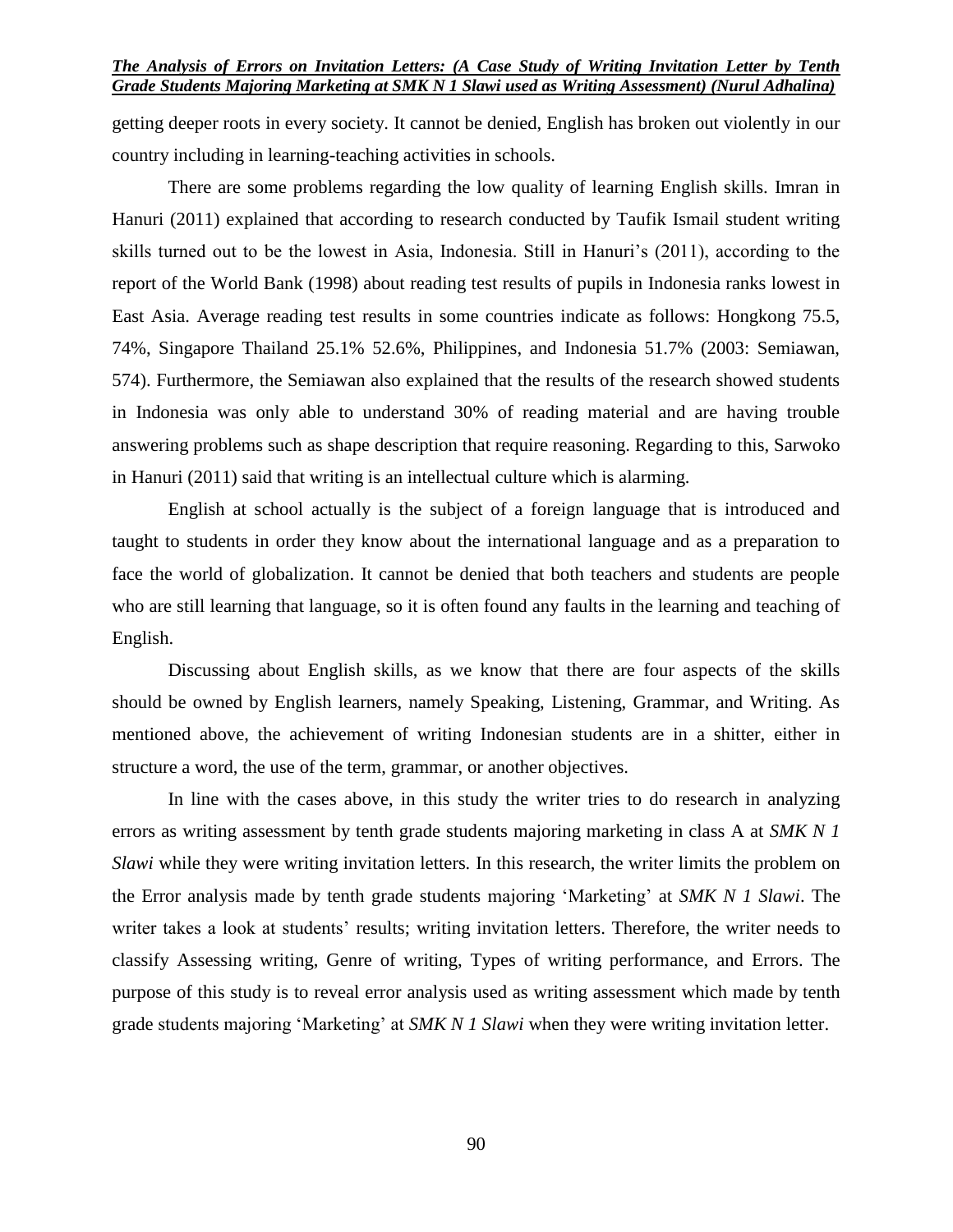# **2. Review of Related Literature**

# **2.1. Assessing Writing**

Writing is kind of activity which idea, thought, and feel are expressed into words in meaningful form. Gerard M. Blair in [\(http://www.ee.ed.ac.uk/~gerard/Management/art4.html\)](http://www.ee.ed.ac.uk/~gerard/Management/art4.html) defined writing as an essential skill upon which all engineers and managers rely. Meanwhile, Brown (2004) explained that writing skill is a necessary condition for achieving employment in many walks of life and is simply taken for granted in literate cultures. He also said that it is difficult to learning writing 'well' in any language, including in our own native language. Many educated children learn how to write, but very little who can express themselves in writing form.

Brown (2004) said that the assessment of writing is complicated task. It needs to be clear about objective and criterion when teachers assess students' writing ability. The objectives in assessing writing are such as hand writing ability, spelling, grammar, paragraph construction, and others (morphology and syntactic). In analyzing the errors on invitation letter, the writer uses two objectives; Morphology and Syntactic.

# **2.2. Genres of Writing**

The classification of genres of writing here might produce, within and beyond in learning teaching of second language. The writer thinks that these genres will be the same within learning-teaching of foreign language. Genre of writing:

1. Academic writing

Papers and general subject reports Essays, compositions Academically focused journals Short-answer test response Technical reports (e.g. lab reports) Theses, dissertations

2. Job-related writing

Messages (e.g. phone messages) Letters/emails Memos (e.g. interoffice) Reports (e.g. job evaluations, project reports) Schedule, labels, signs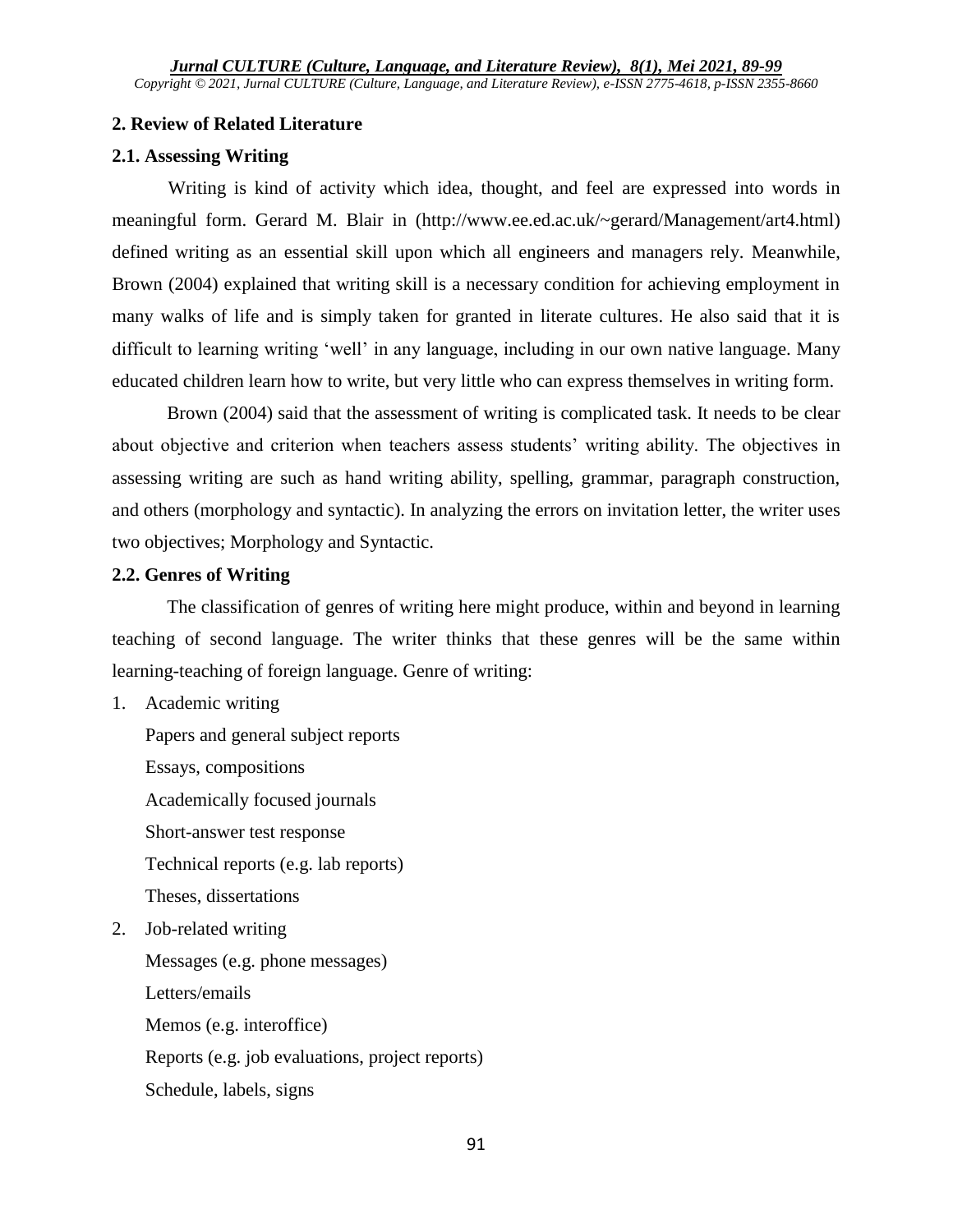Advertisements, announcements Manuals

3. Personal writing

Letters, emails, greeting, cards, invitations

Messages, notes

Calendar entries, shopping lists, reminders

Financial documents (e.g. checks, tax forms, loan application)

Forms, questionnaires, medical reports, immigration documents

Diaries, personal journals

Fiction (e.g. short stories, poetry) (Brown: 2004).

By looking at the classification genres of writing above, so that invitation letter written by  $10<sup>th</sup>$  grade students majoring Marketing at SMK N 1 Slawi includes the type 3; Personal Writing. Writing a personal intended is one of topic in writing skill lesson in school. Students are taught to write personal message in order they will be able to practice it later.

# **2.3. Types of Writing Performance**

In Brown (2004), there are four categories of written performance that capture the range of written production:

a. Imitative

The learners must attain skill in the fundamental, basic tasks of writing letters, words, punctuation, and very brief sentence, in producing written language.

b. Intensive

The learners must attain skill not only in fundamental but also in producing appropriate vocabulary within a context, collocations and idioms, and correct grammatical features up to the length of a sentence.

#### c. Responsive

Learners must perform a limited discourse level, connecting sentence into a paragraph and creating a logically connected sequence of two or three paragraphs.

d. Extensive

Learners focus on achieving a purpose, organizing, and developing ideas logically, using details to support on illustrate ideas, demonstrating syntactic and lexical variety, and in many cases, engaging in the process of multiple drafts to achieve a final product.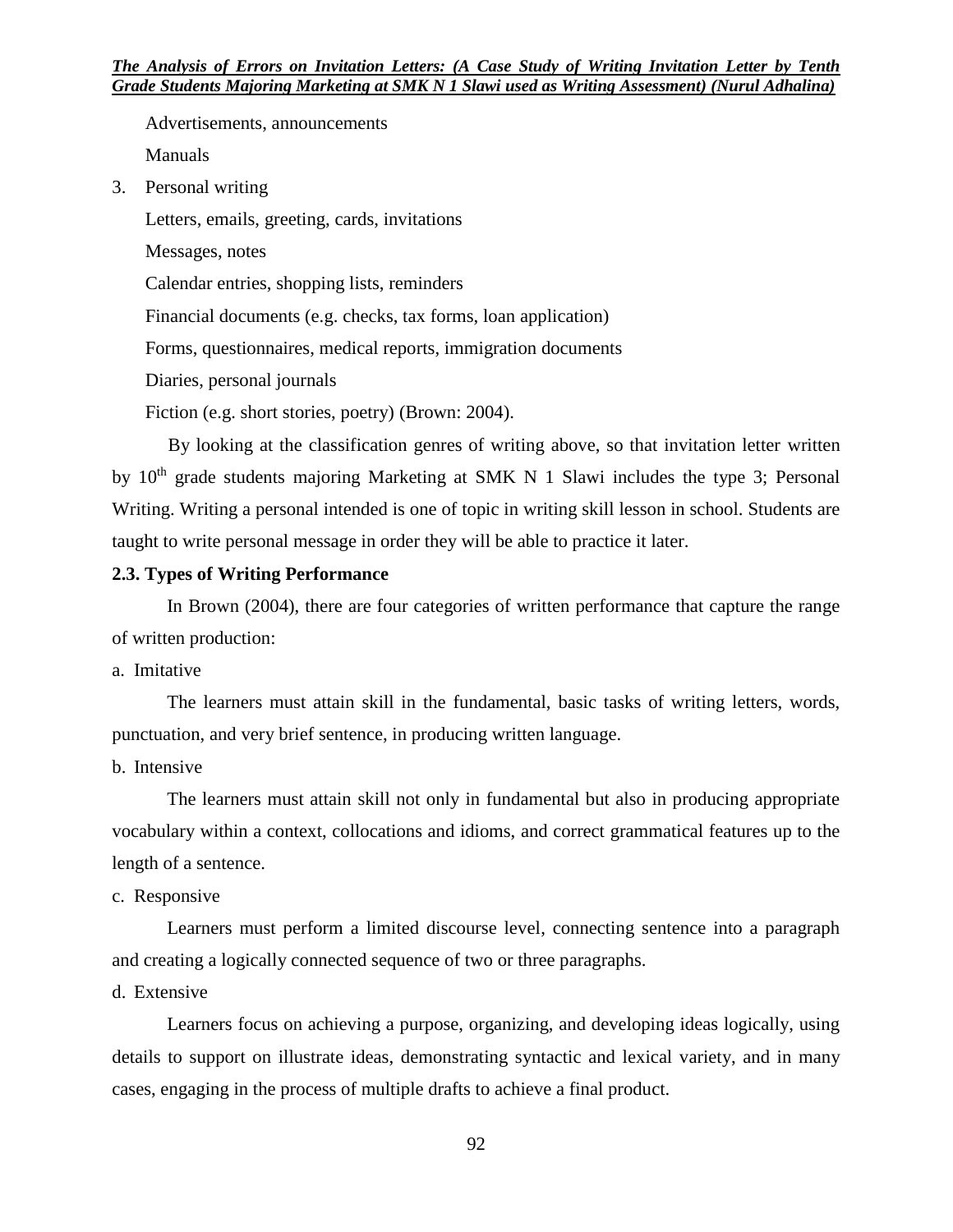In this study, the type of writing performance of invitation letter by tenth grade students majoring marketing at SMK N 1 Slawi is categorized as Intensive (controlled) performance. Students who have task to write invitation letter are demanded to have fundamental basic and also able to produce appropriate vocabularies within a context in their writing. This kind of task is used to assess students' writing skill also.

#### **2.4. Errors**

An error reflects the competence of the learner (Brown: 2000). James in Brown (2000), said that an error cannot be self-corrected, whereas mistakes can be self-corrected if the deviation is pointed out to the speakers. Brown (2000), in the reality, learners' errors can be observed, analyzed, and classified to reveal something of the system operating within the learner which is called as error analysis. Error analysis became distinguished from contrastive analysis by its examination of errors attributable to all possible sources, not just those resulting from negative transfer of the negative language.

In this research, the writer analyzes some errors on invitation letters made by students'. It has possibility for them to make an error because what they write is not their own language writing. Writing invitation letter is one of efforts to train and develop students' writing ability and also can be as writing assessment.

#### **3. Method of Research**

#### **3.1. Type of Research**

In this study, the writer used the descriptive method in a qualitative research. Descriptive method is a research method which describes systematically a situation or area of interest factually and accurately (Isaac and Michael, 1987: 42). Meanwhile, qualitative research is used because the research is based on data in the form of words, not as numbers (Sudaryanto, 1993: 57). The data are written words of the invitation letter made by tenth grade students majoring marketing at SMK N 1 Slawi.

#### **3.2. Method of Collecting Data**

## **3.2.1.Data Source**

According to Arikunto (1998: 117), data source is the subject from which the data are obtained. There are two data resource, namely primary data and secondary data. Primary data is the data obtained directly by the researcher, whereas secondary data is data that obtained by the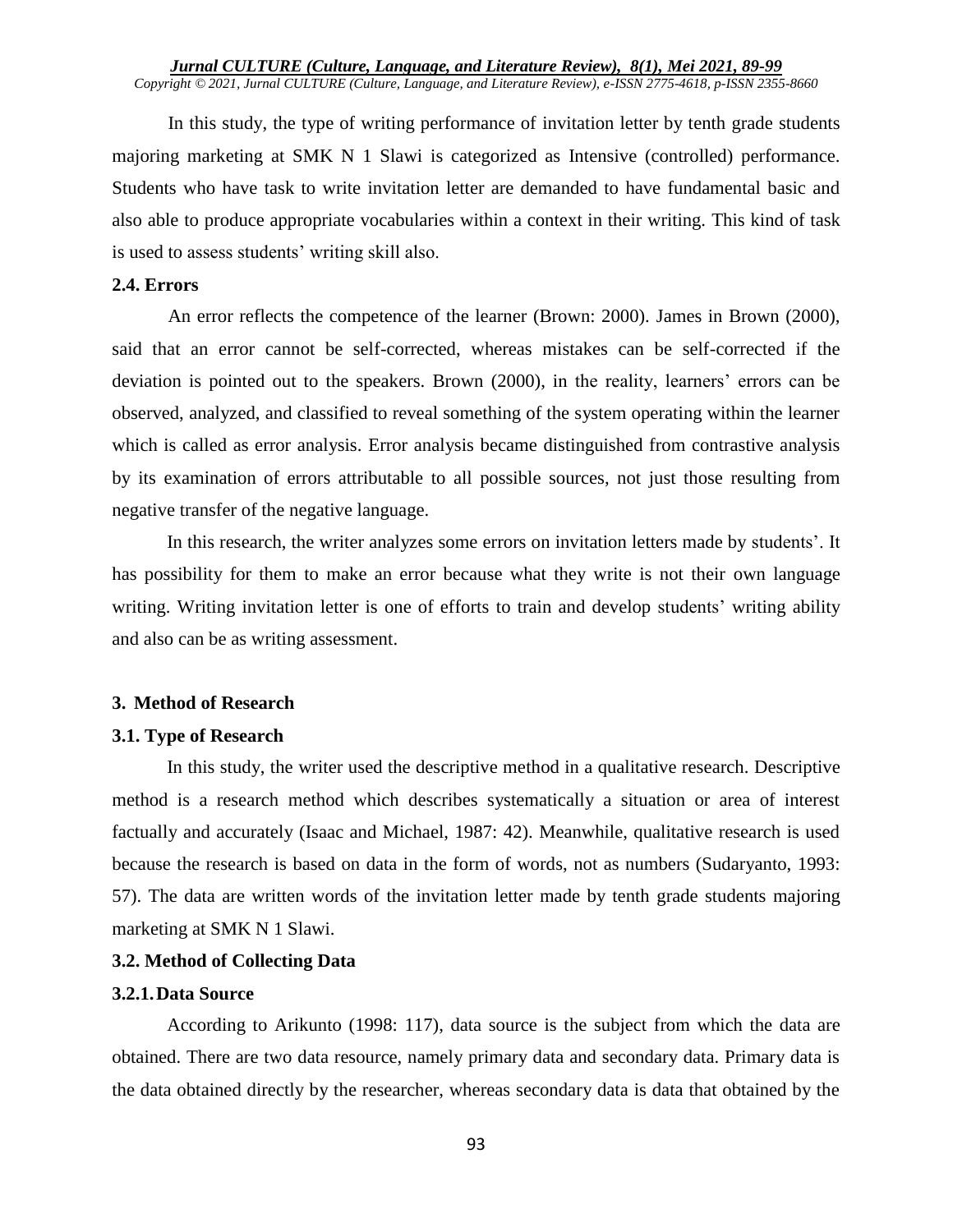*The Analysis of Errors on Invitation Letters: (A Case Study of Writing Invitation Letter by Tenth Grade Students Majoring Marketing at SMK N 1 Slawi used as Writing Assessment) (Nurul Adhalina)*

second part. The writer used the primary data in this study, that is, written form of invitation letter made by tenth grade students majoring marketing at *SMK N 1 Slawi.*

#### **3.2.2.Technique of Collecting Data**

In conducting this research, the writer used some methods of collecting the data as follows;

#### a. Documentation and Observation Method

Documentation method is a method of gaining data from printed texts like magazines, books, diaries, and so on (Arikunto, 1998: 8). This research used documentation method because the writer gained the data from the written form of invitation letter e as the data source. Arikunto also says about another kind of method which is observation method. Observation method is a method of collecting data by analyzing an object systematically (Arikunto, 1998: 9). In this study, the writer also observed and examined the data source based on two objectives in assessing writing; morphology and syntactic.

### b. Population

Sevila and friends (1993) in Mahsun; *Metode Penelitian Bahasa* defined a population into groups which are object in a research. In line with the study of language, understanding the population focused on two things; the problem of speakers unit and the problem of territory unit. The first one, population is defined as the total population of individuals who are members of language speech community which will be investigated, and as subject to the withdrawal of the generalizations about the intricacies of the language. The second one, population in terms of territorial unit is defined as the entire region that was the whole individual members of the public said language, which became the target of the compilation.

The population in this research which related to the speaker unit is all written form of invitation letters; 29 letters made by tenth grade students majoring marketing in class A at SMK N Slawi.

#### c. Sample

The smaller number of population called as sample. Sample is the strategy that enables researchers to pick up a sub-group and then use the sub-group as a basis for making evaluation about the large group (Hadi, 1983: 2).

In this study, the sample is tenth grade students majoring marketing in class A at *SMK N 1 Slawi,* who have errors in their writing.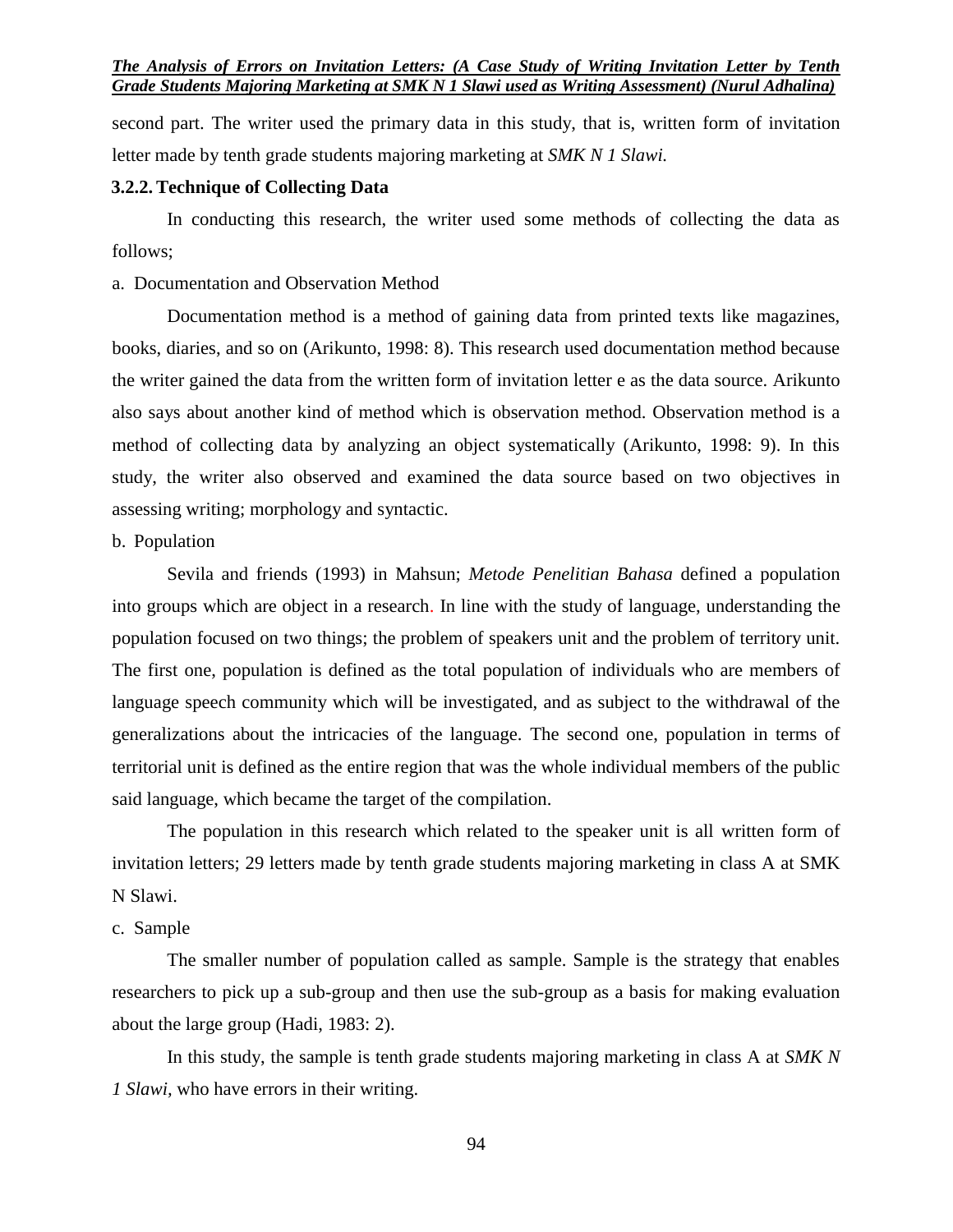# d. *Simak Libas Bebas Cakap* Technique

Sudaryanto (1993: 133) explained two ways of collecting data in a research. They are *Simak* and *Cakap* method. *Simak* method is a method of observing the data. Because this research is conducted by gaining data not by interviewing, thus it can be categorized as applying *Simak* method.

For addition, this research also used the *Simak Libas Bebas Cakap* Technique. In this technique, the writer only acted as an observer without taking part on the process of creating the data source. The writer only observed the written invitation letter made by tenth students majoring marketing. After observing the data source, the writer applied the *Catat* technique by listing the data source.

# **3.3. Method of Analyzing Data**

# **3.3.1.***Padan* **Method**

According to Sudaryanto (1993: 13), *Padan* method is method of analyzing data which its instrument is outside, independent, and not as a part of the data. The errors analysis of invitation letter as writing assessment is assessed in written, either in the use of spelling, grammar, word order (morphology and syntactic) or others. The steps for analyzing data are:

- a. Collecting the data; invitation letters made by tenth grade students majoring marketing in class A at *SMK N 1 Slawi*.
- b. Reading and understanding all invitation letters made by tenth grade students majoring marketing in class A at *SMK N 1 Slawi*.
- c. Separating the results which have no errors and have errors.
- d. Analyzing error on invitation letter

The writer analyzed error on invitation letter based on two objectives; morphology and syntactic.

# **4. DISCUSSION**

# **4.1. Research Object**

In this research, the writer takes 29 students of tenth grade majoring marketing in class A at SMK N 1 Slawi consist of five males students, and the rest; twenty four female students, to see errors in their writing invitation letters which is used as writing assessment. The invitation letters which have errors in writing can be seen in appendix pages.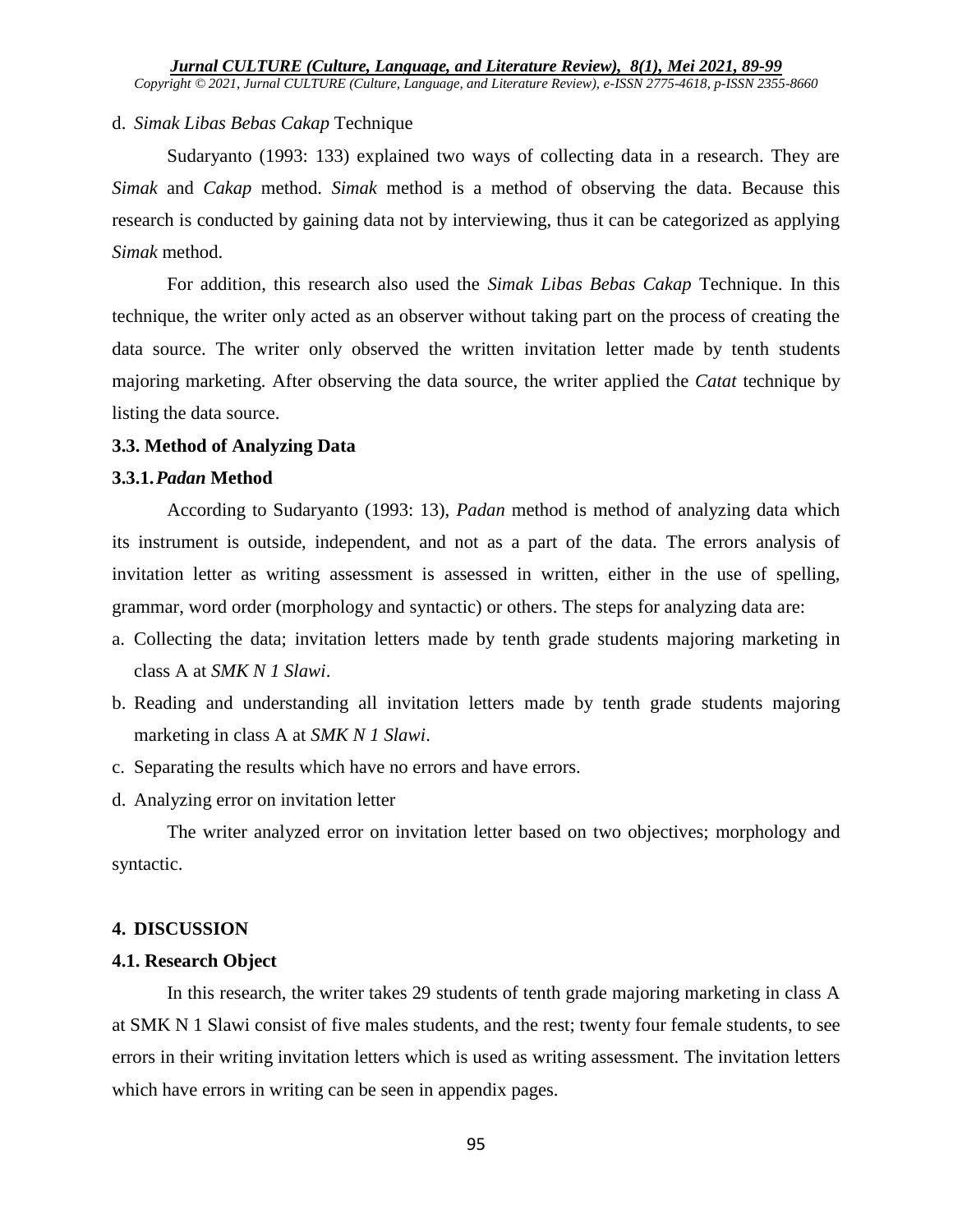# **4. 2. Data Analysis**

After reading all invitation letters made by tenth grade students majoring marketing in class A at *SMK N Slawi*, so the writer found that there are some students who write in good form; no errors, and some who write in not good form; errors. Thus, the writer makes a summary about their errors based on Morphology and Syntactic, as follow:

|                   |                |                             | wrong attachment of $-S$                   | to gives bank           |
|-------------------|----------------|-----------------------------|--------------------------------------------|-------------------------|
| <b>Morphology</b> |                |                             | Indefinite articles                        |                         |
|                   |                |                             | incorrect                                  | A party, the party      |
| <b>Syntax</b>     | Noun<br>Phrase | determiners                 | omission of 'a'                            | I have $(a)$ meeting    |
|                   |                | use of<br>propositions      | misuse of preposition                      | I will go to in Jakarta |
|                   |                |                             |                                            | Join to my birthday     |
|                   |                | use of pronoun              | Addition of subject 'I'                    | I without you the       |
|                   |                |                             |                                            | party will be different |
|                   | verb<br>phrase | omission of verb            | Omission of to be                          | I (am) afraid           |
|                   |                | use of simple<br>present    | use to before verb                         | I really to regret      |
|                   |                |                             |                                            | I certainly to come     |
|                   |                | use of simple<br>future     | use to before verb                         | I will <b>to</b> come   |
|                   |                | use of progressive<br>tense | replacement of -ing by<br>simple verb form | You will be to come     |
|                   |                |                             | replacement of verb -                      | I was confirmation      |
|                   |                |                             | ing by noun                                |                         |
|                   |                | use of modal and<br>verb    | use to after modal                         | you can to come         |
|                   |                |                             |                                            | I can't to come         |
|                   |                |                             |                                            | I would to come         |
|                   |                | verb and verb               | addition of unnecessary                    | I promise will to       |
|                   |                | construction                | verb                                       | changes my time         |
|                   |                | word order                  | modifiers placed after                     | I have there            |
|                   |                |                             | noun                                       | programme family        |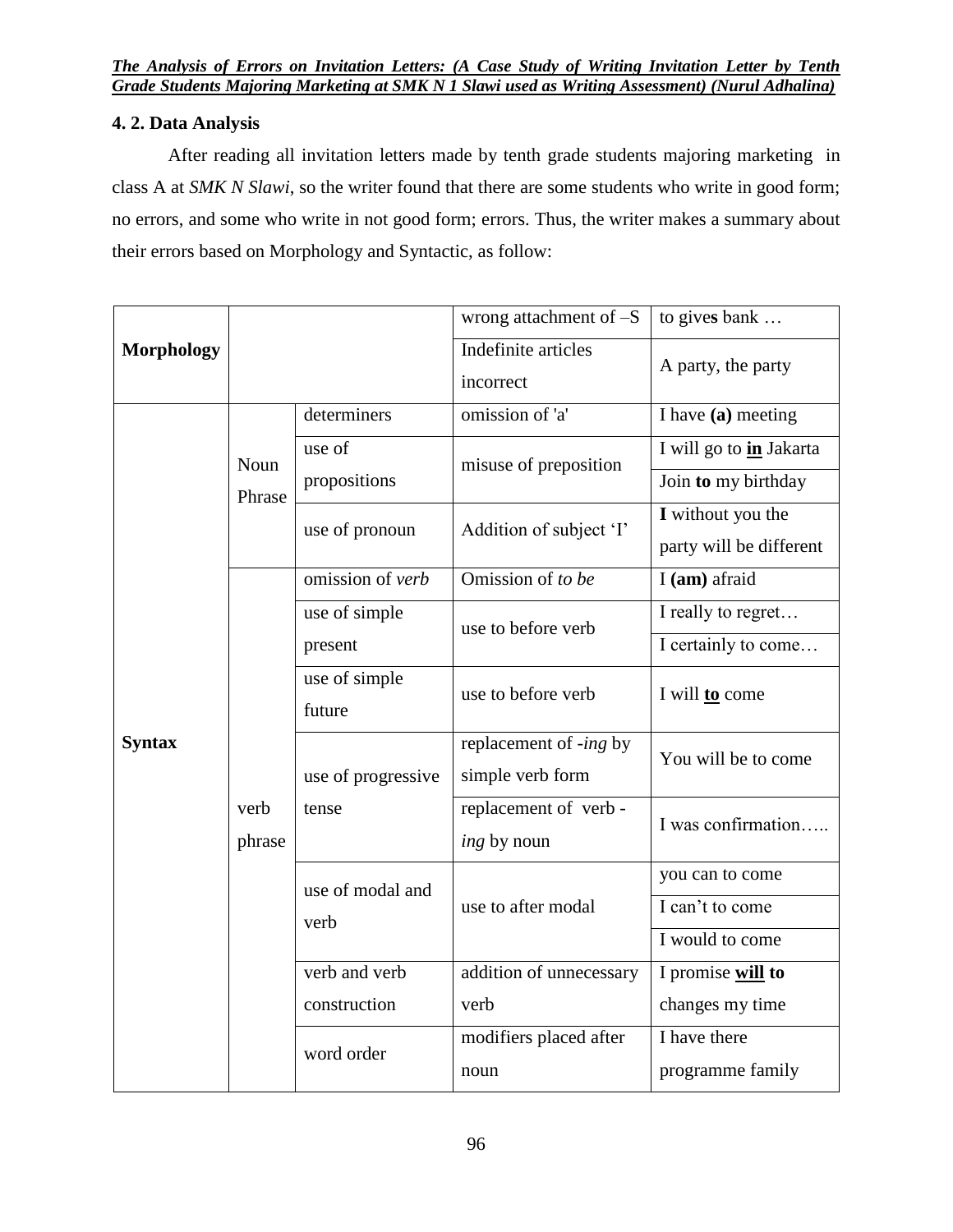*Jurnal CULTURE (Culture, Language, and Literature Review), 8(1), Mei 2021, 89-99 Copyright © 2021, Jurnal CULTURE (Culture, Language, and Literature Review), e-ISSN 2775-4618, p-ISSN 2355-8660*

The summary above is an outline of the writer's analysis of the letters of invitation made by 10th grade students majoring marketing in class A at *SMK N 1 Slawi*. Of the 29 letters of invitation, the writer found 17 letters which have some errors in writings; like the above exposure and for the rest; 12 letters of invitation does not have any errors in writing, they can be categorized 'good form'. A comparison of the number of errors and non errors made by students is 17:12, it can be seen in this pie chart of the following:



Meanwhile, the comparison of errors by Morphology and Syntactic is 2:10. Syntactic errors made by students are much more than morphology errors. Thus, the comparison of both can be drawn as follow:

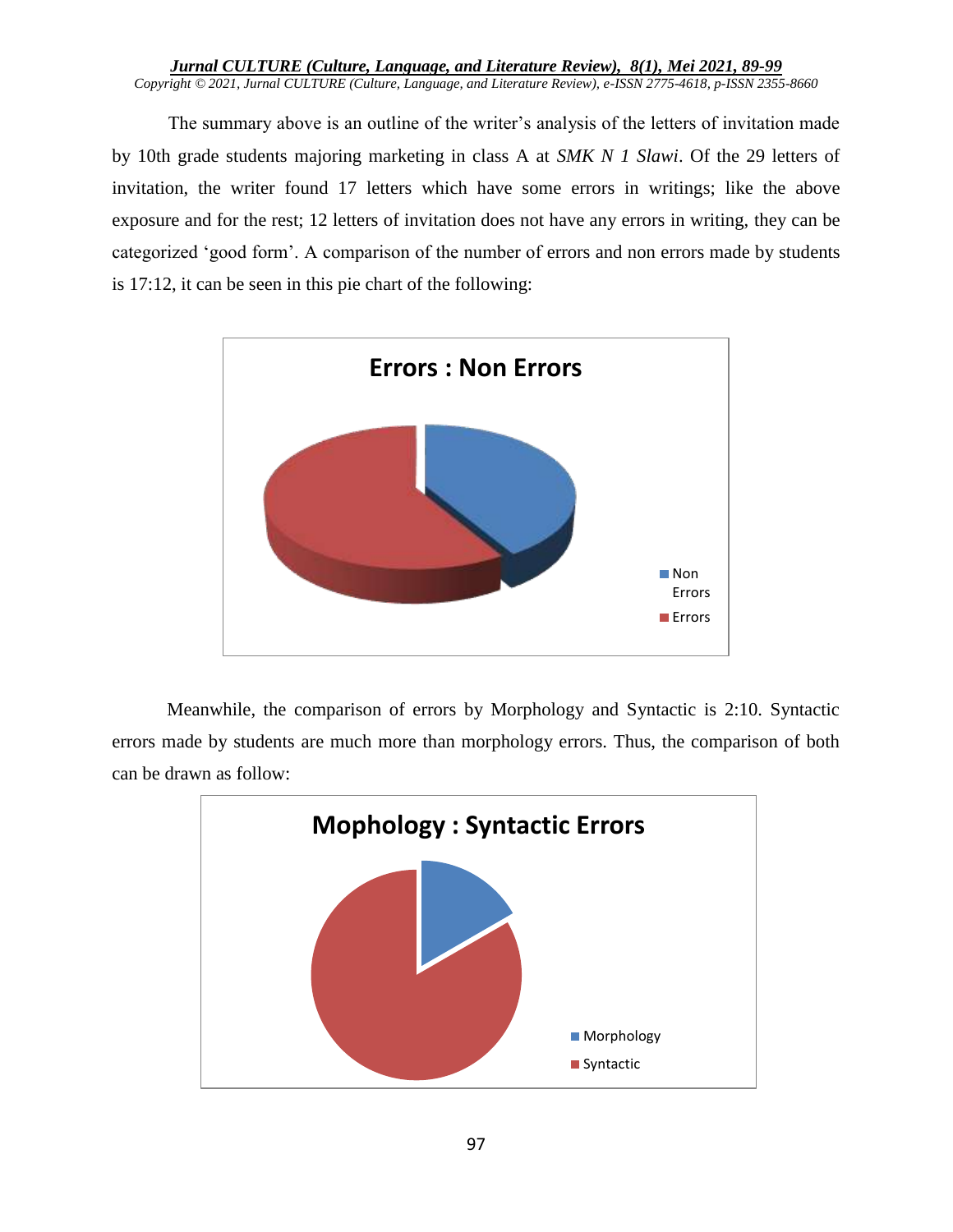### *The Analysis of Errors on Invitation Letters: (A Case Study of Writing Invitation Letter by Tenth Grade Students Majoring Marketing at SMK N 1 Slawi used as Writing Assessment) (Nurul Adhalina)*

In morphology objectives, students' errors cover wrong attachment of –S and indefinite articles incorrect. Beside in Syntactic objective, students' errors include determiners, use of propositions, use of pronoun, omission of verb, use of simple present, simple of simple future, use of progressive tense, use of modal and verb, verb & verb construction, and also word order. All of these errors are common among students. Based on the writer analysis, students are less awareness and not carefully in writing an invitation letter, so that they do many errors.

### **5. Conclusion and Suggestion**

#### **5.1. Conclusion**

By looking at the discussion and findings in the previous chapter, it can be concluded that:

- 1. Of the 29 invitation letters, there are 17 which have errors in writing. The comparison between errors and non-errors is 17:12.
- 2. Based on Morphology and Syntactic objectives, students have more errors in syntactic than morphology. The comparison between those objectives is  $2:10$
- 3. In morphology objectives, students' errors cover wrong attachment of –S and indefinite articles incorrect.
- 4. In Syntactic objective, students' errors include determiners, use of propositions, use of pronoun, omission of verb, use of simple present, simple of simple future, use of progressive tense, use of modal and verb, verb & verb construction, and also word order. All of these errors are common among students. Based on the writer analysis, students are less awareness and not carefully in writing an invitation letter, so that they do many errors.

#### **5.2. Suggestion**

There are still weaknesses in this research. Honestly, the writer has limited references as basic knowledge to do this research, so that the findings are not maximal as her hope. It is expected there will be advanced research related this topic, certainly with the more references as the basic frame work to do research.